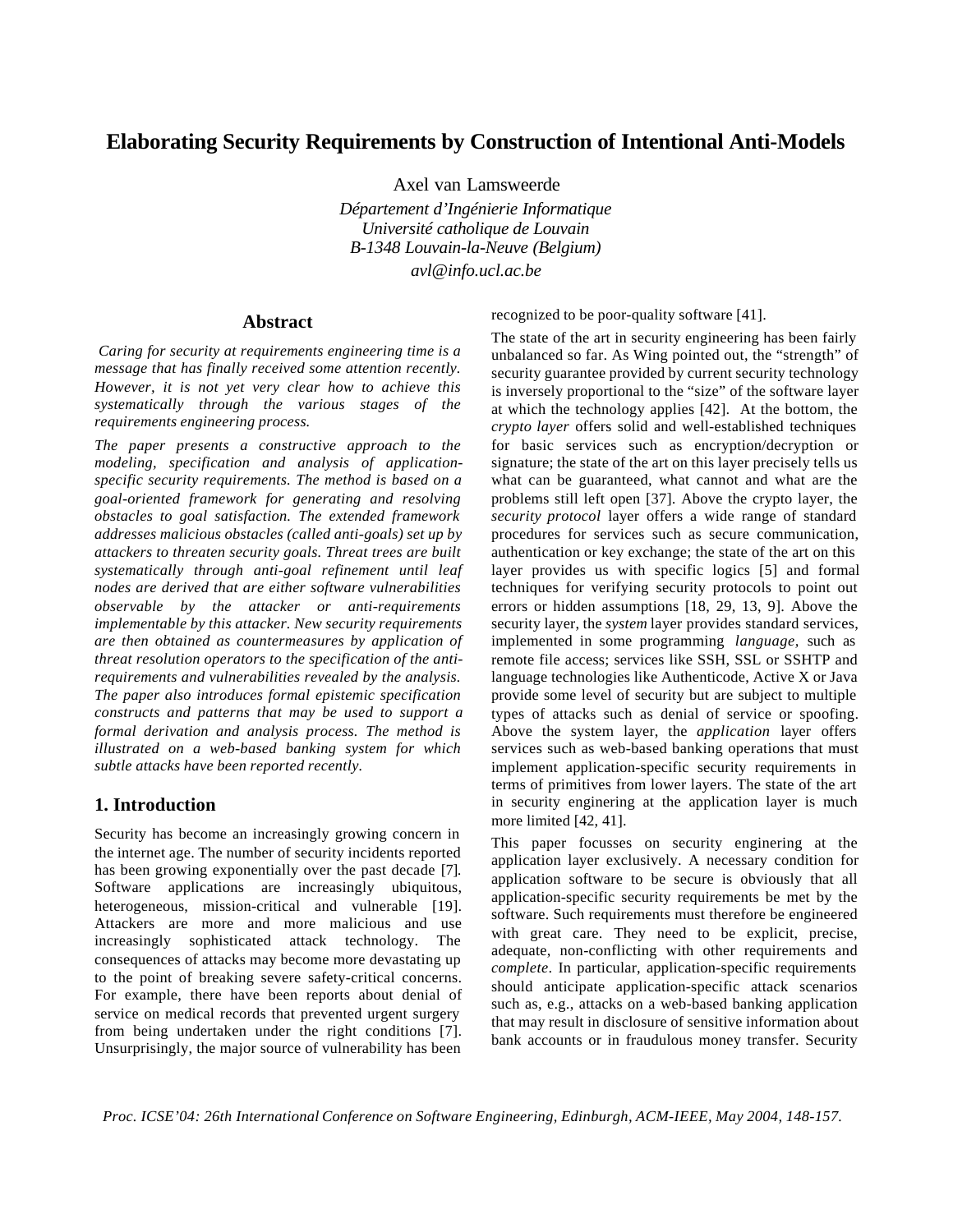requirements engineering must thus address a broader system perspective where the software *environment* is explicitly modeled and analyzed as well.

The elaboration, specification, analysis and documentation of application-specific security requirements is an area that has been left virtually unexplored by requirements engineering research to date (with a very few recent exceptions discussed at the end of this paper). A requirements engineering (RE) technique for securitycritical systems should ideally meet the following metarequirements.

- *Early deployment:* In view of the criticality of security requirements, the technique should be applicable as early as possible in the RE process, that is, to declarative assertions as they arise from stakeholder interviews and documents (as opposed to, e.g., later state machine models).
- *Incrementality:* The technique should support the intertwining of model building and analysis and therefore allow for reasoning about partial models.
- *Reasoning about alternatives:* The technique should make it possible to represent and assess alternative options so that a "best" route to security can be selected.
- *High assurance:* The technique should allow for formal analysis *when* and *where* needed so that compelling evidence of security assurance can be provided.
- *Security-by-construction:* To avoid the endless cycle of defect fixes generating new defects, the RE process should be guided so that a satisfactory level of security is guaranteed by construction.
- *Separation of concerns:* the technique should keep security requirements separate from other types of requirements so as to allow for interaction analysis [20, 35].

This paper presents a method for elaborating security requirements aimed at addressing the above metarequirements. The general idea is to build two models iteratively and concurrently:

- a model of the system-to-be that covers both the software and its environment and inter-relates their goals, agents, objects, operations, requirements and assumptions;
- an anti-model, derived from the model, that exhibits how specifications of model elements could be maliciously threatened, why and by whom.

In this overall picture, security requirements are elaborated systematically by iterating the following steps: (a) instantiate specification patterns associated with property classes such as confidentiality, privacy, integrity, availability, authentication or non-repudiation; (b) derive anti-model specifications threatening such specifications; (c) derive alternative countermeasures to such threats and define new requirements by selection of alternatives that best meet other quality requirements from the model.

Our method builds on a goal-oriented framework we developed before for generating and resolving obstacles to requirements achievement [21, 22]. Our extension to malicious obstacles allows the obstacle refinement process to be guided by the attacker's own goals and by the target of deriving observable vulnerabilities and implementable threats. The extension also includes security-specific operators for resolving malicious obstacles.

The paper is organized as follows. Section 2 briefly reviews some background material on goal-oriented requirements engineering used in the sequel. Section 3 introduces security specification patterns together with some epistemic extensions to our real-time temporal logic needed to formalize them. Section 4 shows how our techniques for generating and resolving obstacles to goal achievement are extended to integrate malicious obstacles set up by attackers who want to break security goals. Section 5 addresses the generation of countermeasures. Section 6 then illustrates our method on the engineering of security requirements for web-based banking services; we show in particular how a critical episode from a real attack recently reported can be generated formally using our technique. To conclude, we summarize the contribution, compare it with related efforts and discuss various issues left open by our approach.

### **2. Background**

A *goal* is a prescriptive statement of intent about some system whose satisfaction in general requires the cooperation of some of the agents forming that system. *Agents* are active components such as humans, devices, legacy software or software-to-be components that play some *role* towards goal satisfaction. Some agents thus define the software whereas others define the environment. Goals may refer to services to be provided (functional goals) or to quality of service (non-functional goals). Unlike goals, *domain properties* are descriptive statements about the environment such as physical laws, organizational norms or policies, etc.

Goals are organized in AND/OR *refinement-abstraction hierarchies* where higher-level goals are in general strategic, coarse-grained and involve multiple agents whereas lower-level goals are in general technical, finegrained and involve less agents [11, 12]. In such structures, *AND-refinement* links relate a goal to a set of subgoals (called *refinement*) possibly conjoined with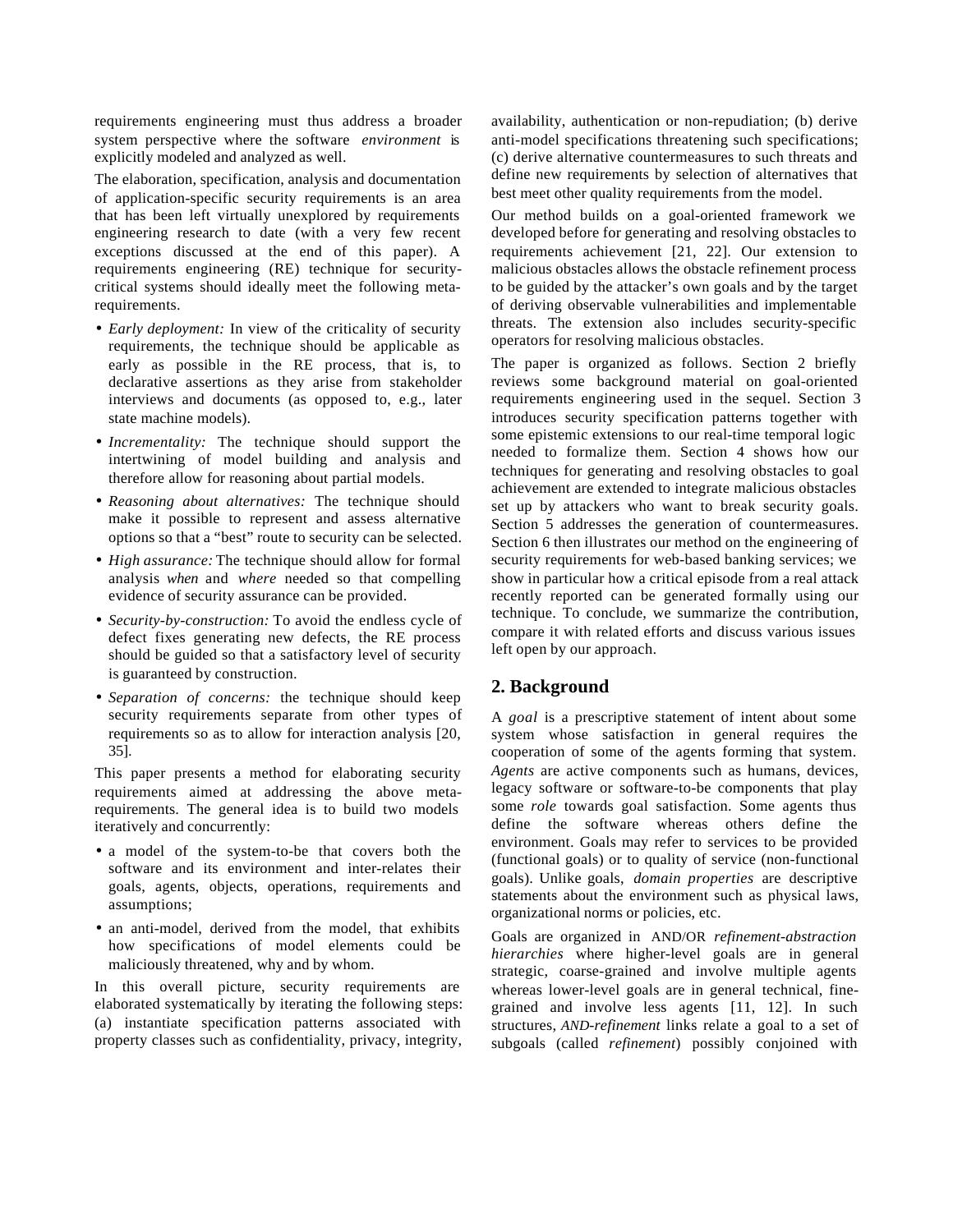domain properties; this means that satisfying all subgoals in the refinement is a sufficient condition in the domain for satisfying the goal. *OR-refinement* links may relate a goal to a set of alternative refinements; this means that satisfying one of the refinements is a sufficient condition in the domain for satisfying the goal.

Goal refinement ends when every subgoal is *realizable* by some individual agent assigned to it, that is, expressible in terms of conditions that are monitorable and controllable by the agent [24]. A *requirement* is a terminal goal under responsibility of an agent in the software-to-be; an *expectation* is a terminal goal under responsibility of an agent in the environment (unlike requirements, expectations cannot be enforced by the software-to-be).

Goals prescribe intended behaviors; they can be formalized in a real-time temporal logic [11]. Keywords such as Achieve, Avoid, Maintain are used as a lightweight alternative to characterize goals according to the temporal behavior pattern they prescribe. *Softgoals* prescribe preferred behaviors; they can be used for selecting preferred alternatives in an AND/OR goal refinement graph [8].

Goals are *operationalized* into specifications of operations to achieve them [11, 25]. In the specifcation of an operation, a distinction is made between *domain* pre- and postconditions that capture what any application of the operation means in the application domain, and *required* pre-, trigger, and postconditions that capture requirements on the operations that are necessary for achieving the underlying goals.

Goals refer to *objects* that can be incrementally derived from their specification to produce a structural model of the system (represented by UML class diagrams). Objects have states defined by their attributes and links to other objects; they are passive (entities, associations, events) or active (agents). Agents are related together via their interface made of object attributes they *monitor* and *control*, respectively [32].

Obstacles were first introduced in [33] as a means for identifying goal violation scenarios. In declarative terms, an *obstacle* to some goal is a condition whose satisfaction may prevent the goal from being achieved. An obstacle *O* is said to *obstruct* a goal *G* in some domain characterized by a set of domain properties *Dom* iff

| $\{O, Dom\}$ $\models \neg G$ | obstruction        |
|-------------------------------|--------------------|
| Dom $\neq \neg$ O             | domain consistency |

Obstacle analysis consists in taking a pessimistic view at the goals, requirements and expectations being elaborated. The principle is to identify as many ways of obstructing them as possible in order to resolve each such obstruction when likely and critical so as to produce more complete requirements for more robust systems. Formal techniques for generation and AND/OR refinement of obstacles are available [22]. The basic technique amounts to a precondition calculus that regresses goal negations  $\mathcal{O}G$ backwards through known domain properties *Dom*. Formal obstruction patterns may be used as a cheaper alternative to shorcut formal derivations. Both techniques allow domain properties involved in obstructions to be incrementally elicited as well.

Obstacles that appear to be likely and critical need to be resolved once they have been generated. Resolution tactics are available for generating alternative resolutions, notably, *goal substitution*, *agent substitution*, *goal weakening*, *goal restoration*, *obstacle prevention* and *obstacle mitigation* [22]. The selection of preferred alternatives depends on the degree of criticality of the obstacle, its likelihood of occurrence and on high-priority softgoals that may drive the selection. The selected resolution may then be deployed at specification time, resulting in specification transformation [22], or at runtime through obstacle monitoring [15].

In the context of this paper,

- security concerns are captured by security goals that need to be made precise and refined until reaching *security requirements* on the software and expectations on the environment (the latter may capture *security policies* in the environment);
- *attackers* are malicious agents in the environment;
- *threats* are obstacles intentionally set up by attackers;
- *assets* to be protected against threats correspond to passive or active objects.

There is thus no need for introducing additional abstractions in the underlying meta-model to cope with security; our RE environment kernel can therefore be used for graphical editing, model querying, report generation, traceability management, goal model checking and goaloriented animation [31, 34].

## **3. Specification Patterns for Security Goals**

The preliminary elicitation of security-related goals is driven by application-specific instantiations of generic specification patterns. The patterns are associated with specializations of the SecurityGoal meta-class, namely, *Confidentiality*, *Integrity*, *Availability, Privacy, Authentication* and *Non-repudiation* goal subclasses. Patterns refer to metaclasses from the language meta-model (such as Object and Agent). For each subclass of SecurityGoal, the instantiation of the corresponding specification pattern to "sensitive" attributes/associations from the object model yields corresponding candidates for application-specific security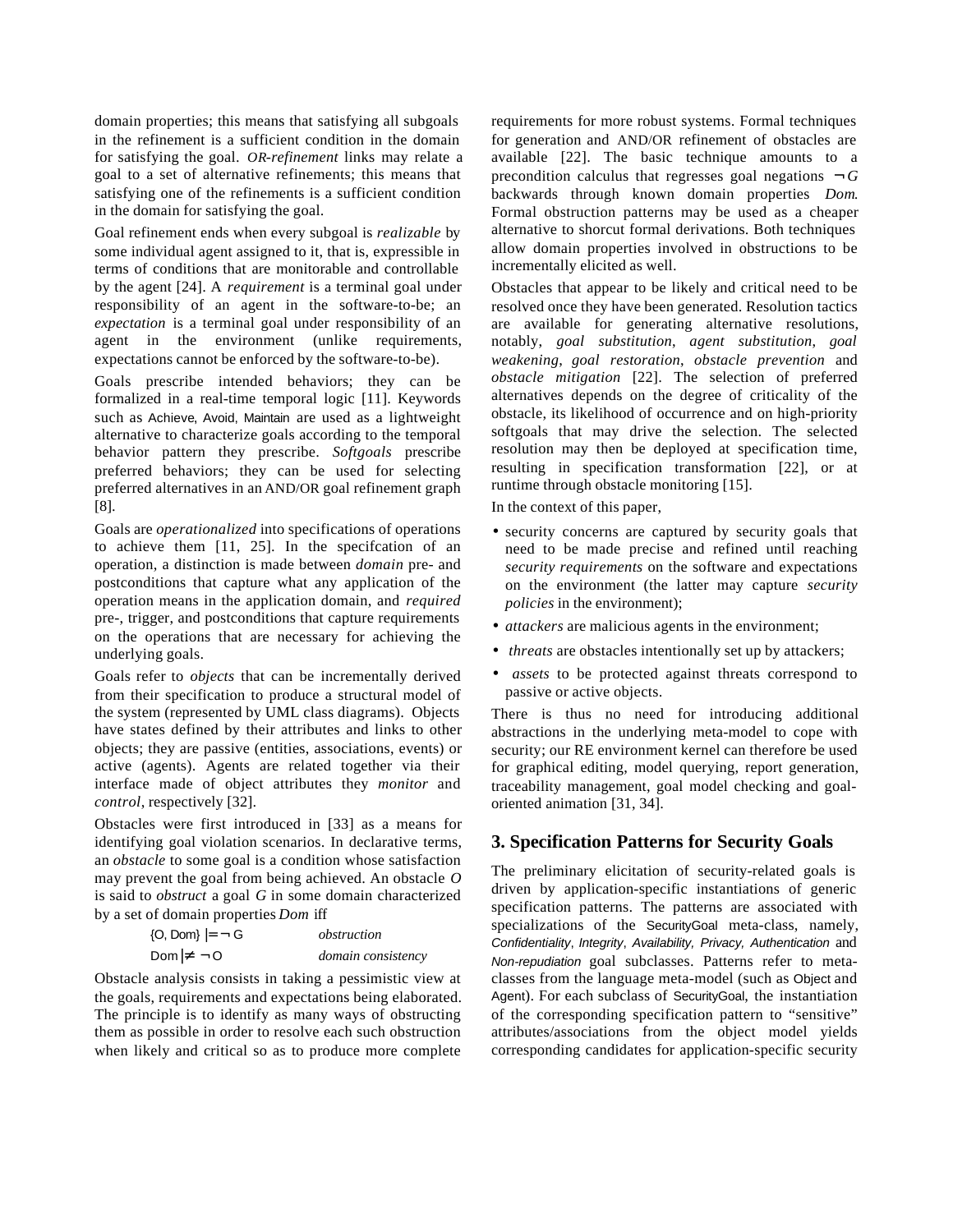goals (the latter may then need to be refined if necessary).

To support formal analysis, our specification patterns may be formalized in a first-order, real-time linear temporal logic [22] augmented with epistemic constructs for security-related predicates.

In particular, the epistemic operator *KnowsVag* is defined on state variables as follows:

Knows $V_{aa}(v) = \exists x: Knows_{aa}(x = v)$  ("knows value") Knows<sub>ag</sub> (P) ≡ Belief<sub>ag</sub> (P) ∧ P ("knows property")

where the operational semantics of the epistemic operator *Beliefag(P)* is *"P is among the properties stored in the local memory of agent ag"*. Domain-specific axioms must make it precise under which conditions property *P* does appear and disappear in the agent's memory. An agent thus *knows a property* if that property is found in its local memory and it is indeed the case that the property holds.

The following temporal logic notations are used in this paper: "P⇒ Q" means " $\Box$  (P→ Q)" where the temporal operator " $\square$ " means "in every future state" and " $\rightarrow$ " denotes logical implication; "**o**" means "in the next state"; "◊<sup>≤</sup>d" means "some time in the future within *d* time units".

For example, the specification pattern for Confidentiality goals defines confidentiality in a generic way:

```
Goal Avoid [SensitiveInfoKnownByUnauthorizedAgent]
FormalSpec ∀ ag: Agent, ob: Object
         \neg Authorized (ag, ob.Info) \Rightarrow \neg KnowsV<sub>ag</sub> (ob.Info)
```
The Authorized predicate is generic and has to be instantiated through an application-specific *domain definition*. For example, for web-based banking we would certainly consider the instantiation Object**/**Account while searching through the object model for sensitive information; we might then introduce the following instantiating definition:

> ∀ ag: Agent, acc: Account Authorized (ag, acc)  $\equiv$ Owner (ag, acc)  $\vee$  Proxy (ag, acc)  $\vee$  Manager (ag, acc)

Sensitive information about accounts includes the pair of objects (Acc#, PIN). The latter are defined in the object model as partOf the aggregation Account and interrelated through the association *Matching*.

The instantiation of the *Confidentiality* specification pattern to such sensitive information yields the following confidentiality goal as candidate for inclusion in the goal model:

**Goal** *Avoid* [AccountNumber&PinKnownByUnauthorized] **FormalSpec** ∀ p: Person, acc: Account

¬ (Owner (p, acc) ∨ Proxy (p, acc) ∨ Manager (p, acc) )  $\Rightarrow \neg$  [ Knows V<sub>p</sub> (acc.Acc#) ∧ Knows V<sub>p</sub> (acc.PIN) ])

The same principle may be used for eliciting instantiations

of the following specification patterns for Privacy, Integrity and Availability goals:

**Goal** *Maintain* [PrivateInfoKnownOnlyIfAuthorizedByOwner] **FormalSpec** ∀ ag, ag': Agent, ob: Object

KnowsV<sub>ag</sub> (ob.Info) ∧ OwnedBy (ob.Info, ag') ∧ ag  $\neq$  ag'

⇒ AuthorizedBy (ag, ob.Info, ag')

**Goal** *Maintain* [ObjectInfoChangeOnlyIfCorrectAndAuthorized] **FormalSpec** ∀ ag: Agent, ob: Object, v : Value

ob.Info =  $v \wedge$  **o** (ob.Info ≠ v)  $\wedge$  UnderControl (ob.Info, ag) ⇒ Authorized (ag, ob.Info) ∧ **o** Integrity (ob.Info)

**Goal** *Achieve* [ObjectInfoUsableWhenNeededAndAuthorized]

**FormalSpec** ∀ ag: Agent, ob: Object, v : Value

Needs (ag, ob.Info) ∧ Authorized (ag, ob.Info) ⇒ ◊≤<sup>d</sup>Using (ag, ob.Info)

Specifications of application-specific security goal candidates are thus obtained from such specification patterns by (a) instantiating meta-classes such as Object, Agent and generic attributes such as *Info* to applicationspecific sensitive classes, attributes and associations in the object model, and (b) specializing predicates such as Authorized, UnderControl, Integrity or Using through substitution by application-specific definitions.

In the context of security it may be worth recalling that sensitive objects found in the object model may be either passive (entities, associations, events) or active (agents, e.g., programs).

## **4. Building Intentional Threat Models**

As noted in [22], obstacles may obstruct safety or security goals; obstacle refinement trees then correspond to the popular *fault trees* used for modeling or documenting hazards in safety-critical systems [26] and to the popular *threat trees* used for modeling or documenting potential attacks in security-critical systems [2, 38, 30, 17]. There are two significant differences, however.

- Obstacle trees are *goal-anchored* as their root is a goal negation; the analyst thus knows exactly where to start the analysis from - it is often much easier to concentrate first on what is desired rather than on what is not desired.
- Obstacles can be formally generated by regressing goal negations through domain properties and other goal assertions, or by using formal obstruction and refinement patterns [20, 22, 12].

In the context of security engineering, standard obstacle analysis appears to be too limited for handling malicious obstacles; the reasons are the following.

• The goals underlying malicious obstacles are not captured; one can therefore not use them for driving the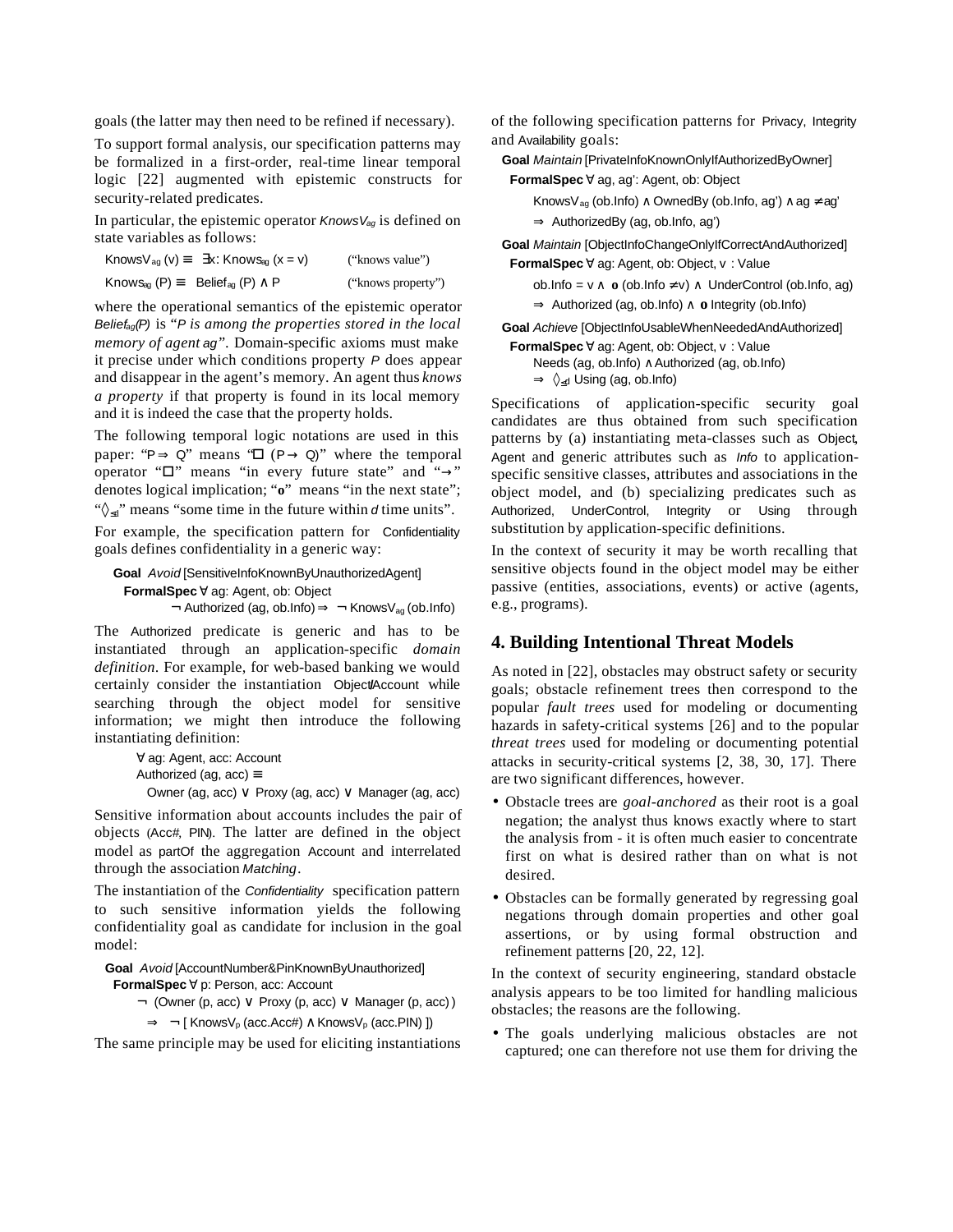obstacle refinement process.

- There is no modeling of attacker agents and their capabilities in terms of operations they can perform and objects they can monitor/control; one can therefore not reason about them.
- Software vulnerabilities are not explicit in standard models; one can therefore not reason about them or, better, derive them.
- The outcome of the obstacle likelihood and criticality assessment process may be quite different; for example, standard obstacle analysis for a ground collision avoidance component of an air traffic control system might miss the obstacle of multiple planes crashing into adjacent buildings at almost the same time, or assess it to be extremely unlikely, whereas the explicit incorporation of terrorist agents and their goal of causing major damage to symbols of economic power might result in totally different conclusions.

Richer models should thus be built to capture attackers, their goals and capabilities, the software vulnerabilities they can monitor or control, and attacks that satisfy their goals based on their capabilities and on the system's vulnerabilities.

Let us call *anti-models* such models and *anti-goals* the attacker's own goals, including malicious obstacles to security goals. Anti-goals should of course be distinguished from the goals the system under consideration should satisfy. Anti-models should lead to the generation of more subtle threats and the derivation of more robust security requirements as anticipated countermeasures to such threats.

Table 1 describes a procedure for building intentional antimodels in a systematic way. This procedure corresponds to a *dual* version of the goal-oriented requirements elaboration method we had extensive experience with for many years [23, 31]. The steps there are ordered by data dependencies and generally intertwined.

- 1. Get initial anti-goals by negating relevant Confidentiality, Privacy, Integrity and Availability goal specification patterns instantiated to sensitive objects from the object model.
- 2. For each such anti-goal, elicit potential attacker agents that might own the anti-goal, from questions such as "*WHO can benefit from this anti-goal?*" (Applicationspecific specializations of known attacker taxonomies may help answering such questions).
- 3. For each anti-goal *and* corresponding attacker class(es) identified, elicit the attacker's higher-level anti-goals from questions such as "*WHY would instances of this attacker class want to achieve this anti-goal?*". Such

questions may be asked recursively to elicit more and more abstract anti-goals yielding threat rationales together with other potential threats from alternative refinements of those higher-level anti-goals.

- 4. Elaborate the anti-goal AND/OR graph by ANDrefining/abstracting anti-goals along alternative branches, with the aim of deriving terminal anti-goals that are realizable either by the identified attacker agents or by attackee software agents. The former are *anti-requirements* assigned to the attacker whereas the latter are *vulnerabilities* assigned to the attackee. (This step may be performed informally by asking HOW/WHY questions [23], or formally by regression through the goal model and the domain theory [20] or by use of refinement patterns [12, 24] and obstruction patterns [22].)
- 5. Derive the object and agent anti-models from antigoal specifications. The boundary between the antimachine (under the attacker's control) and the antienvironment (which includes the software attackee) are thereby derived together with monitoring/control interfaces [24].
- 6. AND/OR-operationalize all anti-requirements in terms of potential capabilities of the corresponding attacker agent [25] – the latter may include blind or intelligent searching, eavesdropping, deciphering, spoofing, cookie installation, etc.

#### **Table 1: Anti-Model Building Method**

In Step 4, an anti-goal is said to be *realizable* by some agent if it is formulated in terms of conditions monitorable and controllable by the agent. (A more technical definition of realizability may be found in [24].) Note that the vulnerabilities derived by anti-goal refinement in Step 4 rightly fit the Common Criteria definition of *vulnerability*, namely, "a condition of an agent that, in conjunction with a threat, can lead to security requirement violation" [6].

As indicated in Step 4, the AND/OR refinement/abstraction process may be guided by the following techniques:

- asking "HOW?" and "WHY?" questions about the antigoals already found;
- regressing anti-goal specifications through domain properties to find out anti-goal preconditions that are satisfiable in the domain  $[22]$  – this corresponds to situations where the attacker exploits features of the domain to achieve her anti-goals;
- regressing anti-goal specifications through goal specifications from the primal model to find out antigoal preconditions that are satisfiable by the software [20] – this corresponds to situations where the attacker exploits features of the software itself to achieve her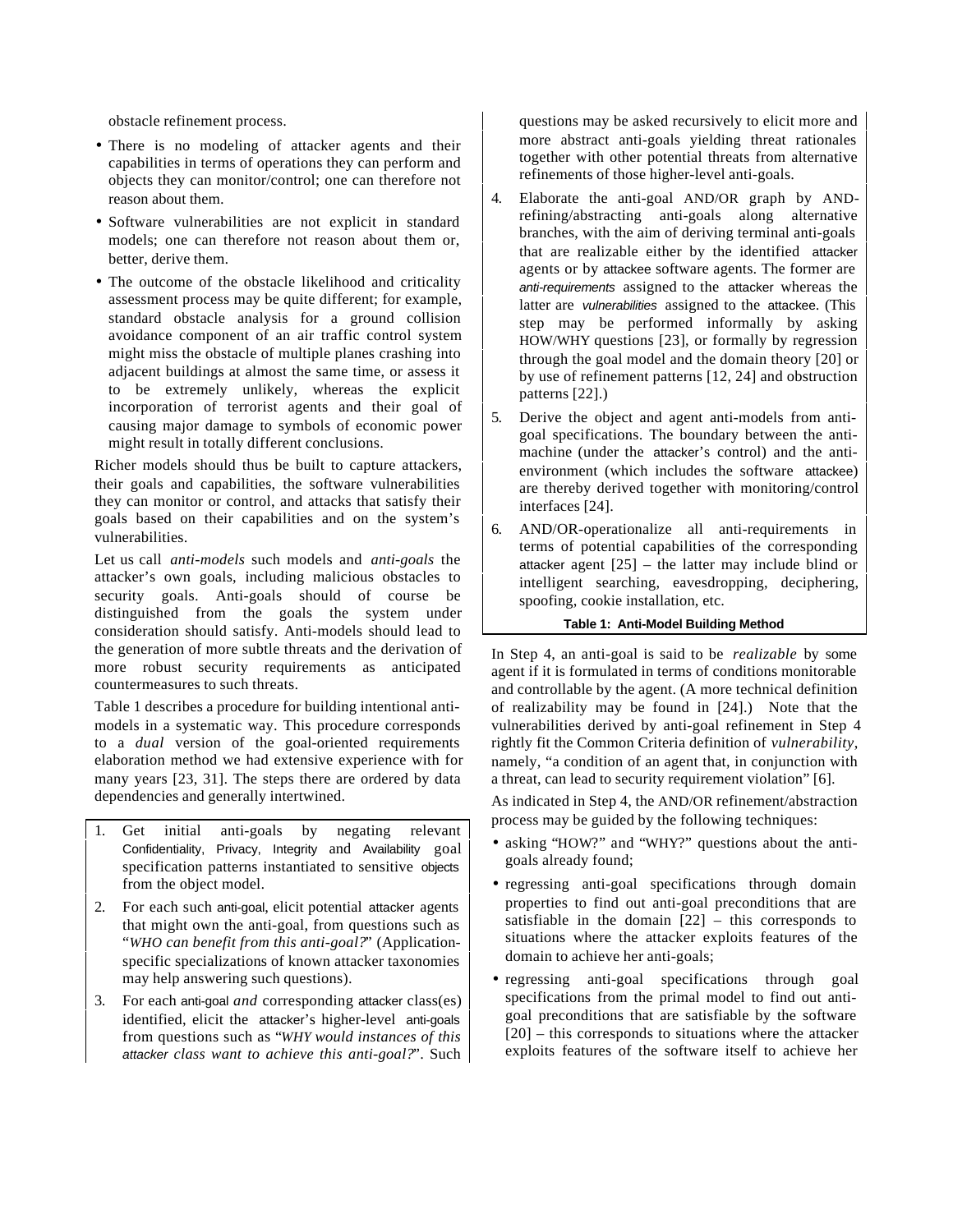anti-goals;

• applying formal refinement patterns – notably, the "milestone", "decomposition-by-case", "resolve lack of monitorability" and "resolve lack of controllability" patterns [12, 24] and obstruction patterns [22].

For example, the "milestone" pattern in Fig.1 may lead for a web banking application to the refinement of the antigoal PaymentMediumKnownByUnauthorized shown in Fig.2 (the bold circle associated with the AND-node there indicates that the refinement is provably complete).



Fig. 2 – Milestone pattern application

Section 6 illustrates the use of the anti-model building method in greater detail; in particular, it shows how antigoals are regressed formally through domain properties. The resulting anti-model relates attackers, their anti-goals, referenced objects and anti-goal operationalizations to the attackees, their goals, objects, operations and vulnerabilities.

When goals are formalized in our real-time temporal logic, the logical models of anti-goals are sets of *attack scenarios*. Bounded SAT solvers can then be used to generate such scenarios automatically [34].

#### **5. Generating Countermeasures**

Once intentional anti-models have been built systematically in this way, the next step in the model/antimodel building cycle is to consider alternative countermeasures to the various vulnerabilities and antirequirements found. A preferred countermeasure is then selected based on (a) the severity and likelihood of the corresponding threat, and (b) non-functional goals that have been identified in the primal goal model. The selected countermeasure yields a new security goal to be integrated in the latter model.

Alternative countermeasures may be produced systematically using operators similar to those described in [22] for resolving obstacles, e.g.,

- *Goal substitution*: develop an alternative refinement of the parent goal to prevent the original subgoal from being threatened by the anti-goal;
- *Agent substitution*: replace a vulnerable agent assigned to a threatened goal by a less vulnerable one for the threatening anti-goal;
- *Goal weakening*: weaken the specification of the goal being threatened so as to make it circumvent the threatening anti-goal;
- *Goal restoration*: introduce a new goal prescribing appropriate restoration measures in states where the goal has been threatened by the anti-goal;
- *Anti-goal mitigation*: tolerate the anti-goal but mitigate its effects;
- *Anti-goal prevention*: add a new goal requiring the anti-goal to be Avoided.

The above list may be extended with *security-specific* operators such as the following:

- *Protect vulnerability*: make the derived vulnerability condition unmonitorable by the attacker.
- *Defuse threat:* make the derived anti-requirement condition uncontrollable by the attacker.
- *Avoid vulnerability:* add a new goal requiring the software vulnerability condition to be Avoided.

Once alternative anti-goal resolutions have been produced by application of such operators a preferred one has to be selected based on how critical the goal being threatened is and on how well the resolution meets other non-functional goals. The NFR qualitative framework may be used here to support the selection process [8].

The new security goal thereby retained has to be AND/OR refined in turn until requirements/expectations are reached. A new model/anti-model building cycle may then be required.

For anti-goals that are not too severe, resolutions may be deferred from specification time to run time using antigoal monitoring and intrusion detection technology [15, 16, 4].

#### **6. Case Study: Web-Based Banking Services**

We apply our anti-model building method for web-based banking services and then illustrate what the resolutions might look like.

Step 1 results in instantiating the confidentiality goal pattern *Avoid* [SensitiveInfoKnownByUnauthorizedAgent] into: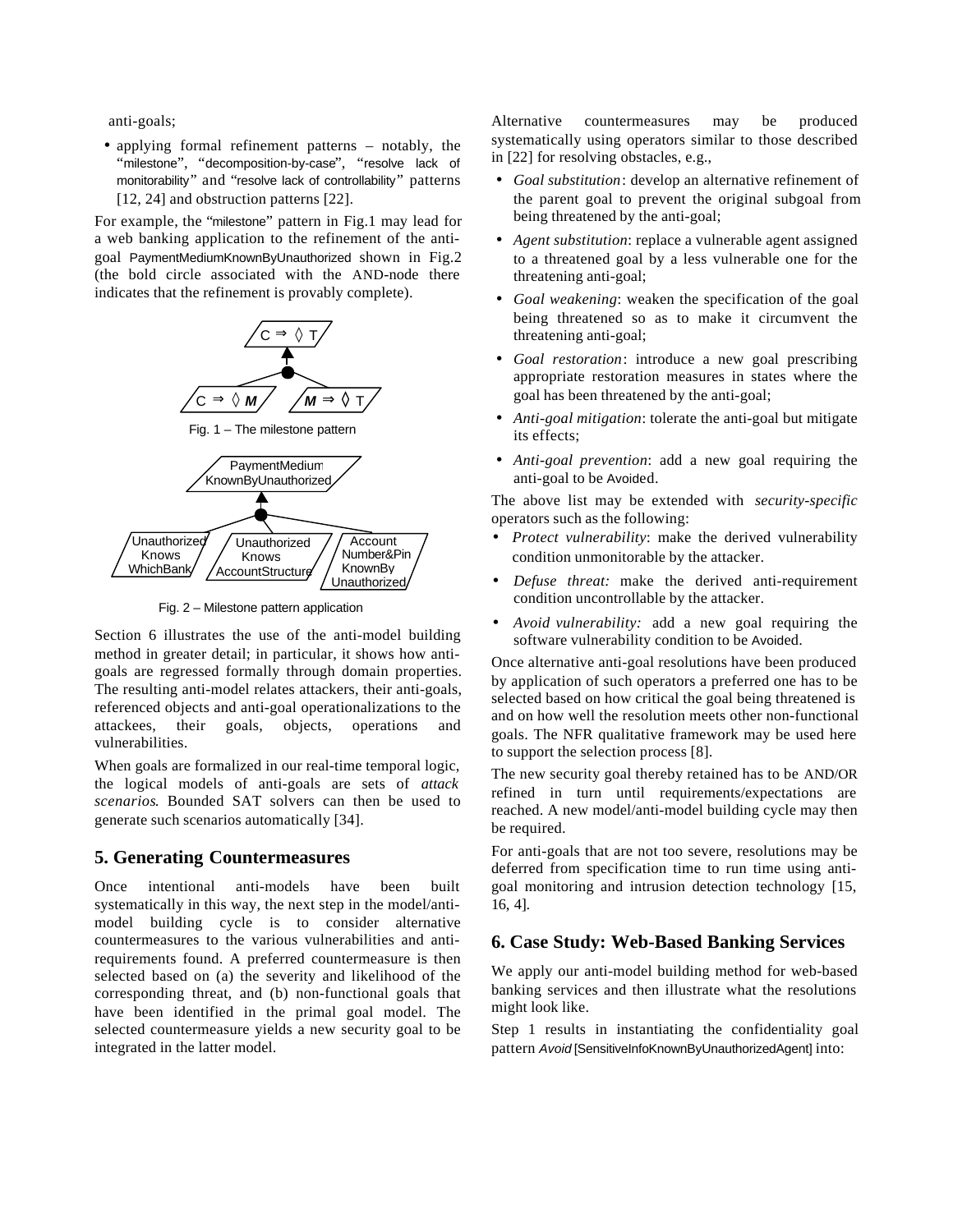#### *Avoid* [AccountNumber&PinKnownByUnauthorized]

(see Section 3). The instantiated formal specification is then negated which yields

- **AntiGoal** *Achieve* [AccountNumber&PinKnownByUnauthorized] **FormalSpec** ◊ ∃ p: Person, acc: Account
	- $\neg$  [ Owner (p, acc)  $\vee$  Proxy (p, acc)  $\vee$  Manager (p, acc) ] ∧ KnowsVp (acc.Acc#) ∧ KnowsVp (acc.PIN)

By asking *WHO* could benefit from the above anti-goal one could in Step 2 elicit potential attacker agent classes such as Thief, Hacker, BankQualityAssuranceTeam, etc.

Consider the case of a Thief agent, for example. Step 3 would lead to the elicitation of a parent anti-goal such as

```
Achieve [PaymentMediumKnownByThief]
```
and the grand-parent anti-goal

*Achieve* [MoneyStolenFromBankAccounts]

Lack of space prevents us from building the entire antigoal, anti-object and anti-operation models associated with the Thief agent through steps 4-6 of the anti-model building method. For example, the milestone pattern instantiation in Fig. 2 produces two other child nodes of the anti-goal Achieve[PaymentMediumKnownByThief], shown in Fig. 3, namely,

> *Achieve* [ThiefKnowsWhichBank] , Achieve [ThiefKnowsAccountStructure]

Let us now focus on the derivation of refinements for the antigoal

*Achieve* [AccountNumber&PinKnownByUnauthorized]

along one branch of the anti-goal AND/OR graph.

Looking at the above formal specification of this anti-goal we ask ourselves "what are sufficient conditions in the domain for someone unauthorized to know both the number and PIN of an account simultaneously?". We may also use the symmetry of the association *Matching* between account numbers and PINs in the object model and its multiplicity [1..1, 1..N] . As a result we elicit two symmetrical *domain properties*, namely,

∀ p: Person, acc: Account

```
\neg [ Owner (p, acc) \vee Proxy (p, acc) \vee Manager (p, acc) ]
```
- ∧ KnowsV<sub>p</sub> (acc.Acc#)
- ∧ (∃ x: PIN) (Found (p, x) ∧ Matching (x, acc.Acc#)
	- $\Rightarrow$  KnowsV<sub>p</sub> (acc.Acc#) ∧ KnowsV<sub>p</sub> (acc.PIN)

and

- ¬ [ Owner (p, acc) ∨ Proxy (p, acc) ∨ Manager (p, acc) ] ∧ KnowsV<sub>p</sub> (acc.PIN)
- ∧ (∃ y: Acc#) (Found (p, y) ∧ Matching (acc.PIN, y)
	- ⇒ KnowsV<sub>p</sub> (acc.Acc#) ∧ KnowsV<sub>p</sub> (acc.PIN)

We may now formally regress the above anti-goal *Achieve* [AccountNumber&PinKnownByUnauthorized] through each of these domain properties to obtain two sub-goals as

alternative preconditions for achieving this anti-goal. (The technique amounts to a kind of backward chaining through LTL properties, see [22] for details.) We thereby obtain an OR-refinement of that anti-goal into two alternative, symmetrical anti-subgoals, namely,

**AntiGoal** *Achieve* [AccountKnown&MatchingPinFound]

**FormalSpec** ◊ ∃ p: Person, acc: Account

- ¬ [ Owner (p, acc) ∨ Proxy (p, acc) ∨ Manager (p, acc) ]
- ∧ KnowsV<sub>p</sub> (acc.Acc#)
- $\wedge$  ( $\exists$  x: PIN) [ Found (p, x)  $\wedge$  Matching (x, acc.Acc#) ]

and **AntiGoal** *Achieve* [PinKnown&MatchingAccountFound]

**FormalSpec** ◊ ∃ p: Person, acc: Account

- ¬ [ Owner (p, acc) ∨ Proxy (p, acc) ∨ Manager (p, acc) ]
- ∧ KnowsVp (acc.PIN)
- $\wedge$  ( $\exists$  y: Acc#) [ Found (p, y)  $\wedge$  Matching (acc.PIN, y) ]

The refinement process goes on until software vulnerabilities and anti-requirements realizable by the Thief agent are reached. Fig. 3 shows a portion of the antigoal graph built thereby.



Fig. 3 – Portion of an anti-goal model for web banking services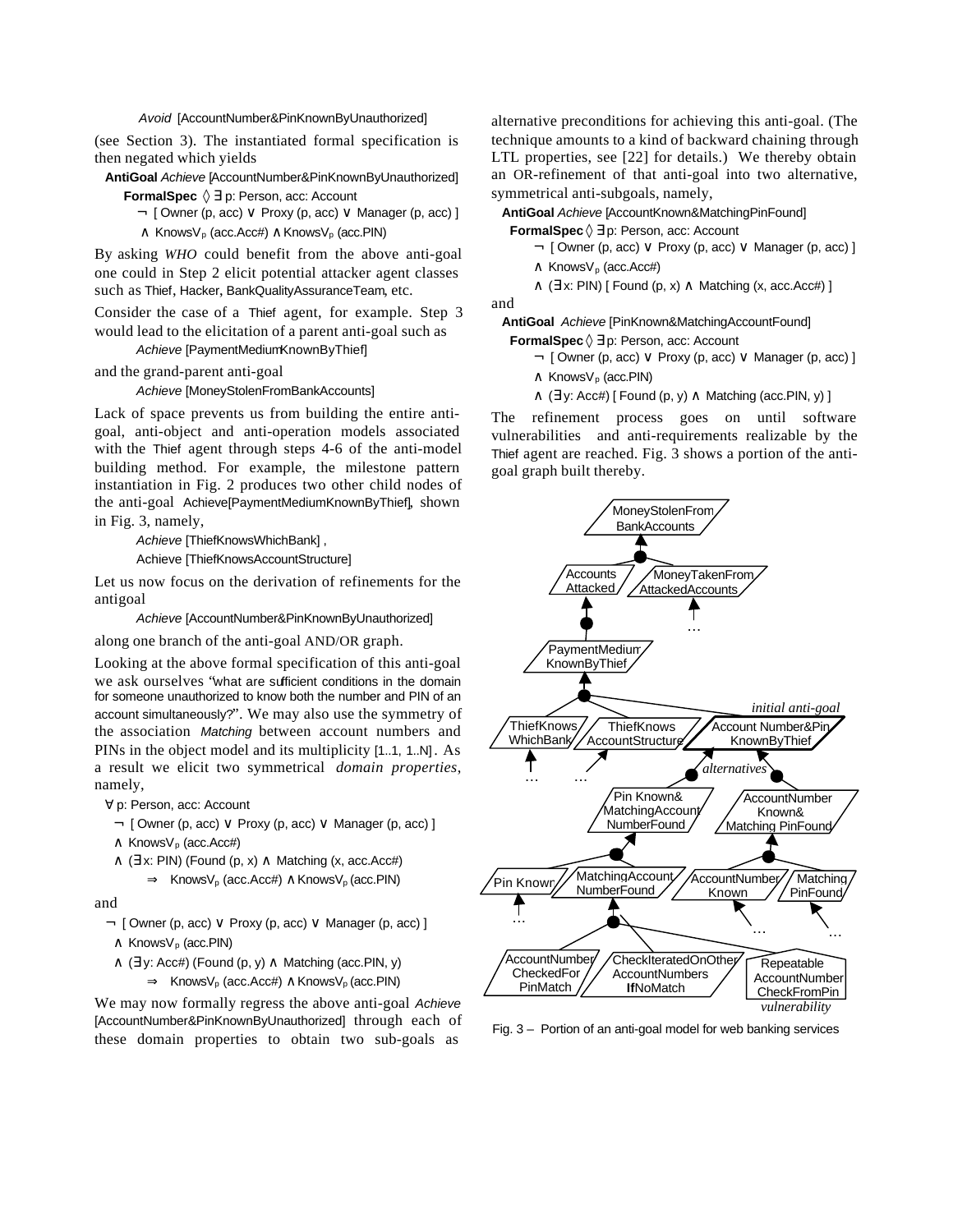The derived anti-requirements assignable to the Thief agent are, in one alternative refinement,

> PinCheckedForAccountNumberMatch, CheckIteratedOnOtherPins**If**NoMatch

and, in the other alternative,

AccountNumberCheckedForPinMatch, CheckIteratedOnOtherAccountNumbers**If**NoMatch

Those anti-requirements are operationalizable using web technology, see [36] for details. The anti-requirements in the second alternative is more subtle and corresponds to a sophisticated, real attack reported in [36].

The corresponding vulnerabilities we derived are

and

RepeatableAccountNumberCheckFromPin,

RepeatablePinCheckFromAccountNumber

respectively.

Once this anti-model has been built we need to move to countermeasures resulting in new security goals. In this case the resolution operator

Avoid [Vulnerability]

seems required in view of the criticality of the vulnerabilities. This will produce two new, *conjoined* security goals:

> Avoid [RepeatablePinCheckFromAccountNumber], Avoid [RepeatableAccountNumberCheckFromPin]

The first new goal corresponds to the usual limitation of the number of PIN entries (e.g., to three attempts). The second new goal prevents the possibility of exhaustive searching for account numbers that match some fixed PIN number. These goals have to be refined in turn until requirements on the software and expectations on the environment are reached. A new anti-model building cycle may be undertaken for these new goals, if necessary.

# **7. Related work**

A few proposals have been made recently for extending existing modeling notations to capture attacker features at requirements engineering time - notably, through misuse cases that complement UML use cases [40, 1]. Antirequirements were suggested as requirements on the attacker to break existing requirements [10]. This notion is elaborated further in [27] where abuse frames are introduced to define the scope and boundary of antirequirements.

Goal-based approaches have already been used to address security concerns at requirements engineering time, notably, through security goal taxonomies. For example, the NFR framework allows known security properties to be organized as AND/OR goal graphs [8]. Anton, Earp and Reese propose a rich taxonomy of privacy goals based on their analysis of 23 internet privacy policies for a variety of companies in health care industries [3].

The principle of building a catalogue of known threat tree patterns for documentation and reuse through instantiation is nicely illustrated in [30].

The work closest in spirit to ours is [28]; they propose an extension of the *i\** agent-based requirements engineering framework [8] to identify attackers, analyze vulnerabilities through agent dependency links and suggest countermeasures. The main difference is that they start from agents involved in the system rather than goals being threatened. In contrast with our approach, they identify insider attackers only, that is, system stakeholders that were identified before in the primal model and might be suspect. The malicious goals owned by such attackers are not modelled explicitly. Their methodology provides no formal techniques for building threat models. The strength of their approach is the propagation of vulnerabilities along agent dependency links.

Dwyer and colleagues have built an extensive catalogue of formal specification patterns [14]. Their patterns are also based on temporal behaviors but not specific to security.

Sheyner et al use model checking technology to generate and analyze attack graphs [39]. Given a state machine model *N* of the network under attack, a model *A* of the attacker's capabilities and a desired security property *S*, their tools produce all possible counterexample scenarios found when trying to verify

### $N, A \rightarrow S$

Our work may be seen as an "upstream" complement to their approach; it can be applied sooner in the process, to point out earlier security problems at the requirements level, by deriving threats through deductive inference from partial, declarative goal/anti-goal models - as opposed to operational state machine models that need to be completely built up before their technique can be applied.

## **8. Conclusion**

Our focus in this paper was on security enginering at the application layer exclusively; compared with the crypto, protocol and system/language layers the application layer has received much less attention to date. As a prerequisite for security assurance at this layer, analysts must ensure that application-specific security requirements are made explicit, precise, adequate, non-conflicting with other requirements and complete.

We presented a requirements engineering method for elaborating security requirements based on the incremental building and specification of two concurrent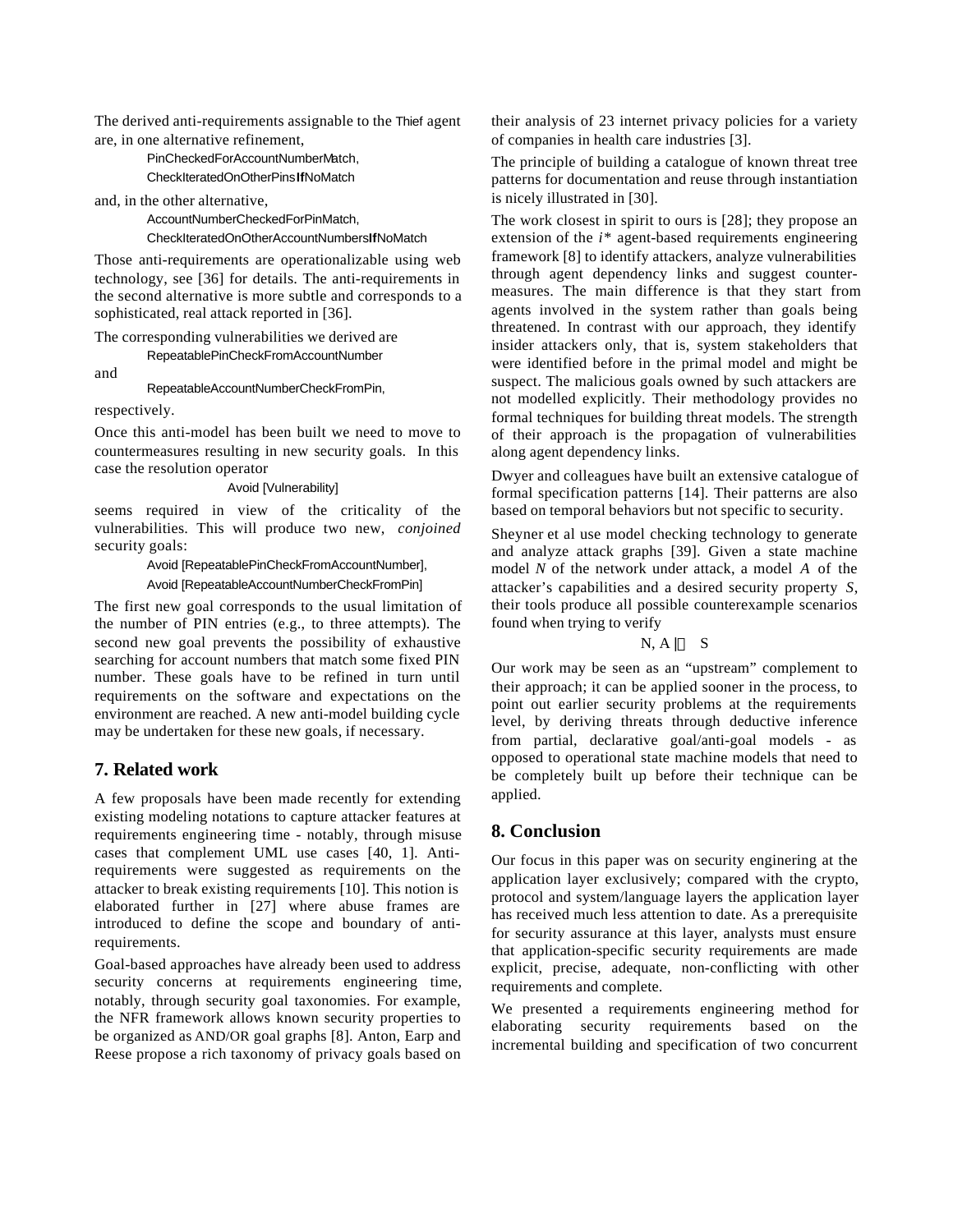models: an intentional model of the system-to-be and an intentional anti-model yielding vulnerabilities and capabilities required for achieving the anti-goals of threatening security goals from the original model. The method allows threat trees to be derived systematically through anti-goal refinement until leaf nodes are reached that are either attackee vulnerabilities observable by the attacker or anti-requirements implementable by this attacker. The original model is then enriched with new security requirements derived as countermeasures to the anti-model.

Our approach extends the KAOS framework for goaloriented requirements engineering [11, 22, 23] in several ways:

- it extends the specification language with epistemic constructs for reasoning about the attacker's knowledge;
- it provides specification patterns for formal elicitation of candidate security requirements to start the analysis;
- it introduces a *duality principle* for richer modeling of threats; system goals, requirements, expectations about the environment and software services are transposed to malicious obstacles to security requirements, implementable anti-requirements, software vulnerabilities and attacker capabilities, respectively;
- it supports the obstacle likelihood and severity assessment phase by linking malicious obstacles to attackers and their malicious goals.

Our approach is intended to provide constructive guidance in early elaboration of security concerns; it supports incremental reasoning on partial models and formal derivation when higher assurance is needed; alternative threats and countermeasures may be modelled explicitly.

Although the original goal-oriented model building method has been validated extensively (over 25 industrial projects in a wide variety of domains), its transposition to anti-model building has been limited to four case studies so far: the one used for illustration in this paper, a popular smartcard-based payment system used in Belgium, a webbased CD order tracking system and an e-commerce system relying on an independent payment processing agent. In particular, a similar derivation from a confidentiality goal about order information allowed us to derive vulnerabilities found in reported attacks on a wellknown CD sales company, namely, (a) confidential order information was obtainable just by submitting guessable order numbers, and (b) order numbers were appearing on the page URL displayed by the order tracking service. For the e-commerce system with independent payment processing, the anti-model revealed a man-in-the-middle attack making malicious use of the system's services; this was obtaind by anti-goal regression through the system's

goals (in addition to domain properties, see Section 4). In the latter case study, the initial anti-goal was not a negated instantiation of a security goal pattern but just a negated functional goal ("the item is sent but not paid"). This case study also suggested the need for distinguishing vulnerabilities that are more critical in anti-goal achievement than others.

This leads us to a number of issues still left open, e.g.,

- When does the cycle "requirement/anti-requirement/ countermeasure" terminate?
- Can we build richer catalogues of threat patterns and corresponding "best" countermeasure patterns?
- To what extent do boundary conditions for conflict among multiple goals [20] play the role of covert channels that can be exploited by attackers to satisfy their anti-goals?
- How do we incorporate trust models in this framework and model trustworthy agents?
- Can we incorporate probabilistic frameworks to reason about *partial* satisfaction of goals/anti-goals and determine the likelihood of anti-goal occurrences?

These are issues we are working on.

**Acknowledgement.** This work was partially supported by the Regional Government of Wallonia (MILOS project, RW Conv. 114856). Clarifying discussions with Bashar Nuseibeh, Renaud De Landtsheer, David Janssens and Emmanuel Letier are gratefully acknowledged. Special thanks are due to Renaud and David for feedback from their experimentation of the method on the Tower Records and Paypal case studies, respectively.

## **References**

- [1] I. Alexander, "Misuse Cases: Use Cases with Hostile Intent", *IEEE Software*, Jan/Feb 2003, 58-66.
- [2] E.J. Amoroso, *Fundamentals of Computer Security*. Prentice Hall, 1994.
- [3] A. Anton, J. Earp and A. Reese, "Analyzing Website Privacy Requirements Using a Privacy Goal Taxonomy", *Proc. RE'02 – IEEE International Requirements Engineering Conference*, Essen, September 2002, 23-31.
- [4] S. Brohez and Y. Grégoire, *Obstacle Monitoring: an Implementation based on the ASAX Intrusion Detection System*. M.S. Thesis, University of Namur, July 2002.
- [5] M. Burrows, M. Abadi, and R. Needham, "A Logic of Authentication", *ACM Transactions on Computer Systems*, Vol. 8 No. 1, Feb. 1990, 18-36.
- [6] Common Criteria for Information Technology Security Evaluation, Aug. 1999, http:www.commoncriteria.org/.
- [7] CERT, http://www.cert.org/stats/cert\_stats.html.